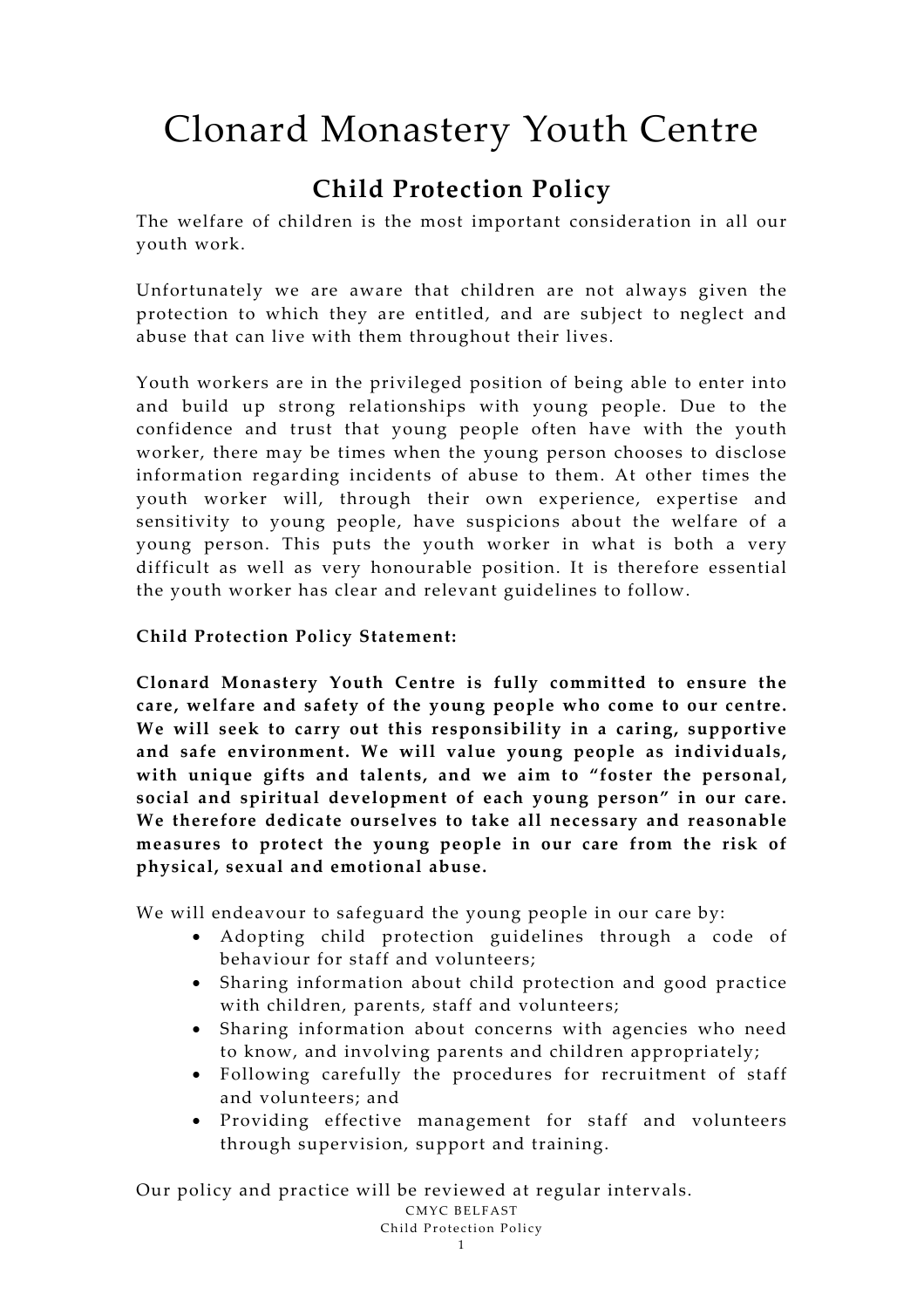#### **Principles underlying our policy and procedures:**

Clonard Monastery Youth Centre is committed to the personal, social and spiritual development of young people. The following principles will underpin our child protection policy.

- The child's welfare must always be paramount; this overrides all other consideration.
- A proper balance must be maintained between protecting children and respecting the rights and needs of parents and families; but where there is conflict, the child's interests must remain paramount.
- Children must be listened to. It is important that when children speak we listen, especially in relation to disclosure of abuse. Youth workers should always ensure that the young person has opportunities to express their concern about what has happened to them. Children have a right to be heard, to be listened to and to be taken seriously. Taking account of their age and understanding, they must be consulted and involved in all matters and decisions which may affect their lives.
- Parents and carers have a right to respect, and must be consulted and involved in, matters which concern their family.
- Actions taken to protect a child must not in themselves be abusive by causing the child unnecessary distress or adding to any damage already suffered.
- Intervention must not deal with the child in isolation: the child must be seen in a family setting.
- The criminal dimension of any action cannot be ignored.
- Actions taken by agencies must be considered and well informed so that they are sensitive to, and take account of, the needs of the child's gender, age, stage of development, religion, culture and race.
- All agencies concerned with the protection of children must work together on an interagency basis in the best interests of children and their families.

#### **Definition of Child Abuse:**

Child abuse occurs when the behaviour of someone in a position of greater power causes harm. The abuse may be the result of a deliberate act or of a failure to act or to provide proper care (or both) on the part of the carer: e.g., a person who has actual custody of a child, (such as a foster parent, those who are in loco parentis), or e.g. a staff member in a youth setting etc; an acquaintance or a stranger, who may be an adult or a young person.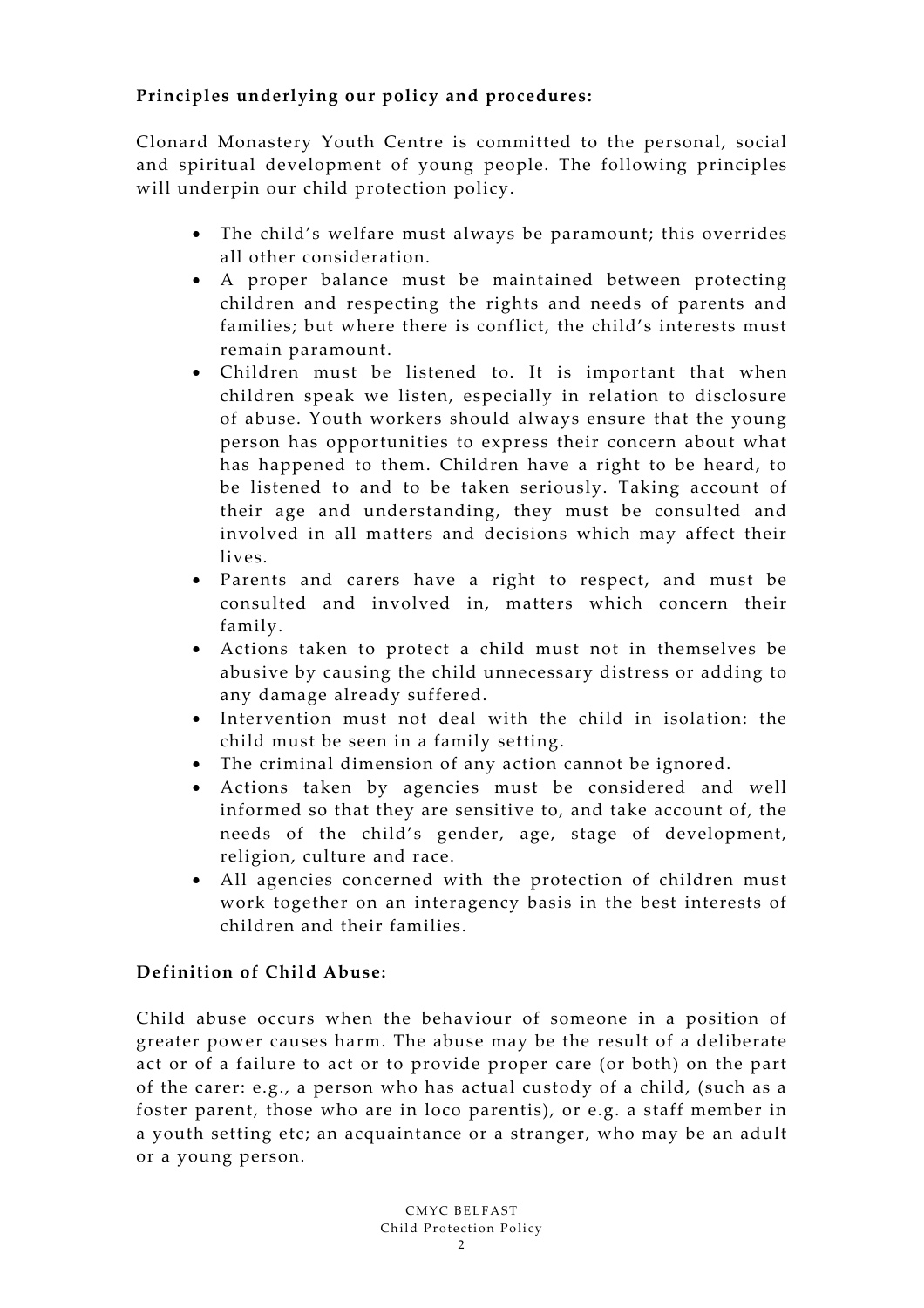Abuse may take a number of forms, including:

- **Neglect**  the actual or likely persistent or significant neglect of a child, or the failure to protect a child from exposure to any kind of danger, including cold or starvation, or persistent failure to carry out important aspects of care, resulting in the significant impairment of the child's health or development, including non-organic failure to thrive.
- **Physical injury** actual or likely deliberate physical injury to a child, or wilful or neglectful failure to prevent physical injury or suffering to a child.
- **Sexual abuse** actual or likely sexual exploitation of a child. The involvement of children and adolescents in sexual activities they do not truly comprehend, to which they are unable to give informed consent, or that violate the social taboos of family roles.
- **Emotional abuse** actual or likely persistent or significant emotional ill-treatment or rejection resulting in severe adverse effects on the emotional, physical and/or behavioural development of a child. All abuse involves some emotional ill-treatment. This is where it is the main or only form of abuse.

The term 'child abuse' in these procedures is intended to cover all these categories. The categories of abuse are not necessarily exhaustive or mutually exclusive. Any of them may result in a failure of the child to thrive.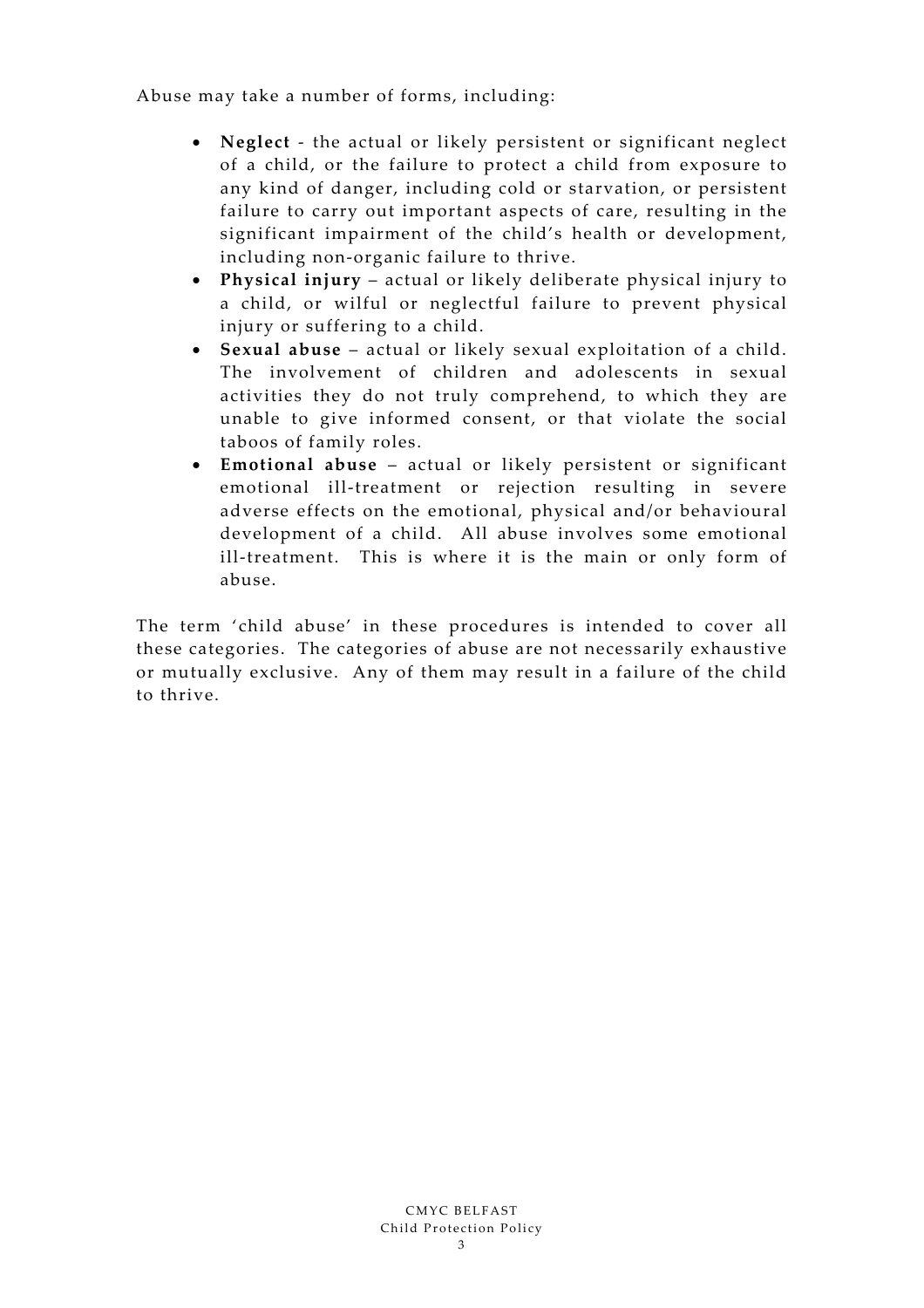## **Child Protection Procedures**

#### **Preventing Abuse:**

Two designated persons will be appointed by the management committee of Clonard Monastery Youth Centre.

The persons presently holding these positions are Barry Fegan, Danielle Murray and Brendan Dineen.

The designated officers have specific responsibility for co-ordinating action within the youth centre and for liaising with HSSPS trusts and other agencies about suspected or actual cases of child abuse. This designated officer's role is to ensure that locally established procedures are followed. The designated persons will ensure training is provided in child protection issues, and this training will be reviewed on an annual basis.

The management committee will ensure that the worker-in-charge is fully conversant with the child protection policy and procedures and ensure that the worker-in-charge receives regular and updated training in this area.

The worker-in-charge will ensure that all staff and volunteers are fully conversant with the child protection policy and procedures and that they receive relevant and updated training in child protection issues.

#### **Recruitment and Selection:**

The management committee will ensure that procedures for recruitment and selection of staff are fully implemented

This procedure will ensure:

- All vacancies are openly available to interested applicants and are advertised as appropriate;
- All applicants will supply information regarding personal details, past and current work/volunteering experience and any qualifications or skills relevant to the post;
- A declaration of any, or no, past criminal record;
- At least two written references for both professional qualifications and character witness;
- Anyone taking up a post in this youth centre, paid or voluntary will complete an application form and be subject to interview;
- Where posts are eligible for Access NI Checks, either paid or voluntary, a person will not be allowed to take up position in this youth centre until clearance has been received;
- All recommendations for appointment will be ratified by the management committee; and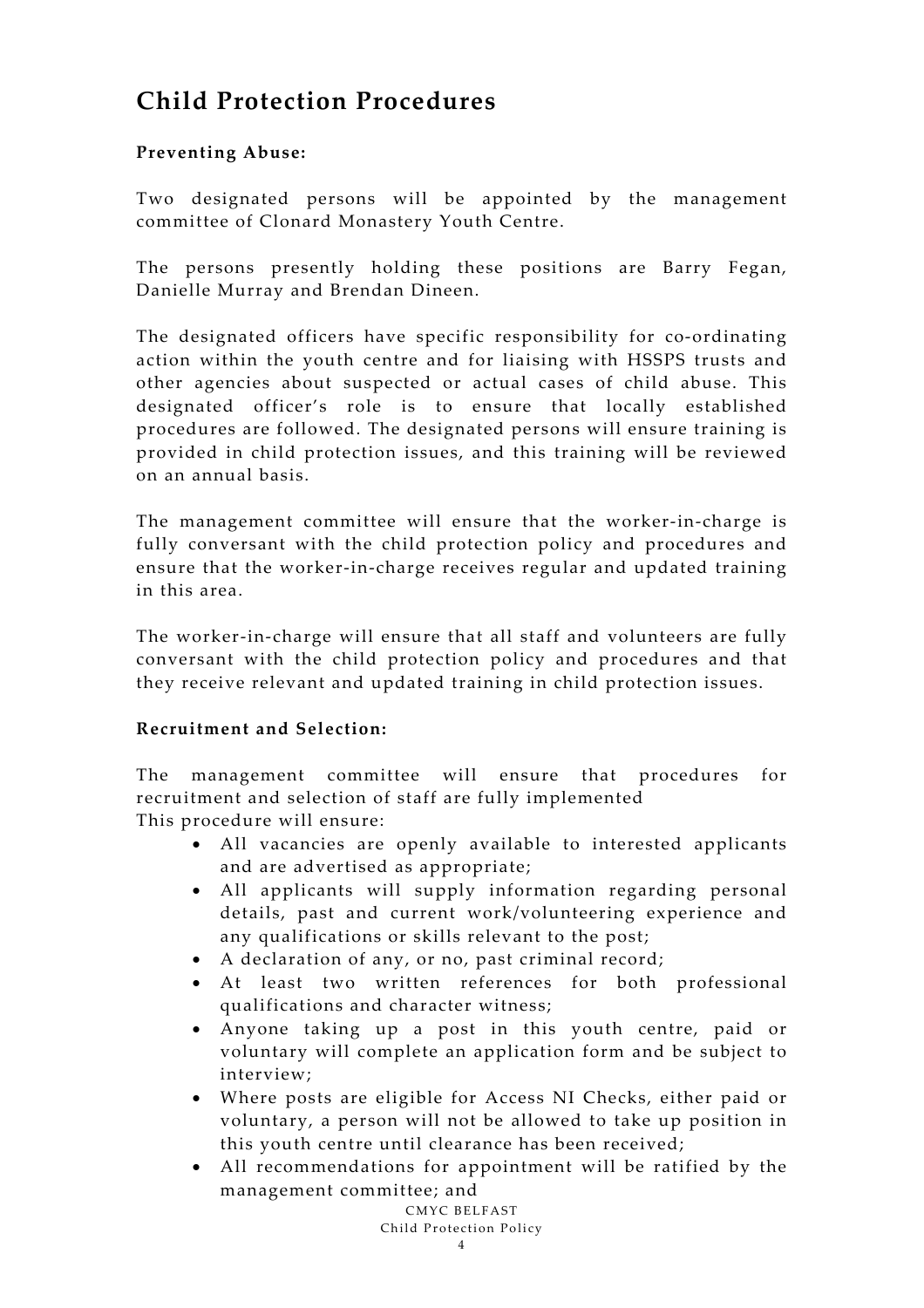• The management committee will do its utmost to ensure that ongoing training and supervision is provided for, and taken up by, those in a position of trust with young people in its youth centre.

Once recruited, all staff and volunteers will undertake training and supervision so that they are less likely to become involved in actions which can lead to harm, or can be misunderstood. This training and supervision will include:

- Induction this will familiarise staff and volunteers with the youth centre's child protection policy and code of behaviour, as well as other policies such as health and safety.
- A probation period which will normally be of six months duration, during which the development and suitability of the staff or volunteers will be reviewed.
- Supervision and support a member of the management committee or other mutually agreed person will act as line manager/supervisor for the worker-in-charge. The worker-incharge or again, another mutually agreed person, will fulfil this role for other staff and volunteers.
- Training This will begin at induction and will be a continual process. It will include awareness in child protection; health and safety and particular skills training.

#### **Sharing Information about Child Protection:**

The management committee will ensure that information on child protection issues is available to all those involved in the youth centre and its activities. Some information is confidential however, and will only be shared on a need to know basis.

Information regarding how, and with whom young people can share their concerns, complaints and anxieties regarding child protection issues will be openly displayed in the youth centre.

We will seek to ensure that parents, legal guardians and other appropriate adults will have access to our child protection policy. Information about the activities of the youth centre will be openly displayed in the centre and in relevant public areas.

The name of the designated officers to whom they refer in the event of concerns or complaints will be circulated to parents and legal guardians.

Where a worker has concern about the behaviour of a young person or a colleague, they will consult a designated officer about this concern.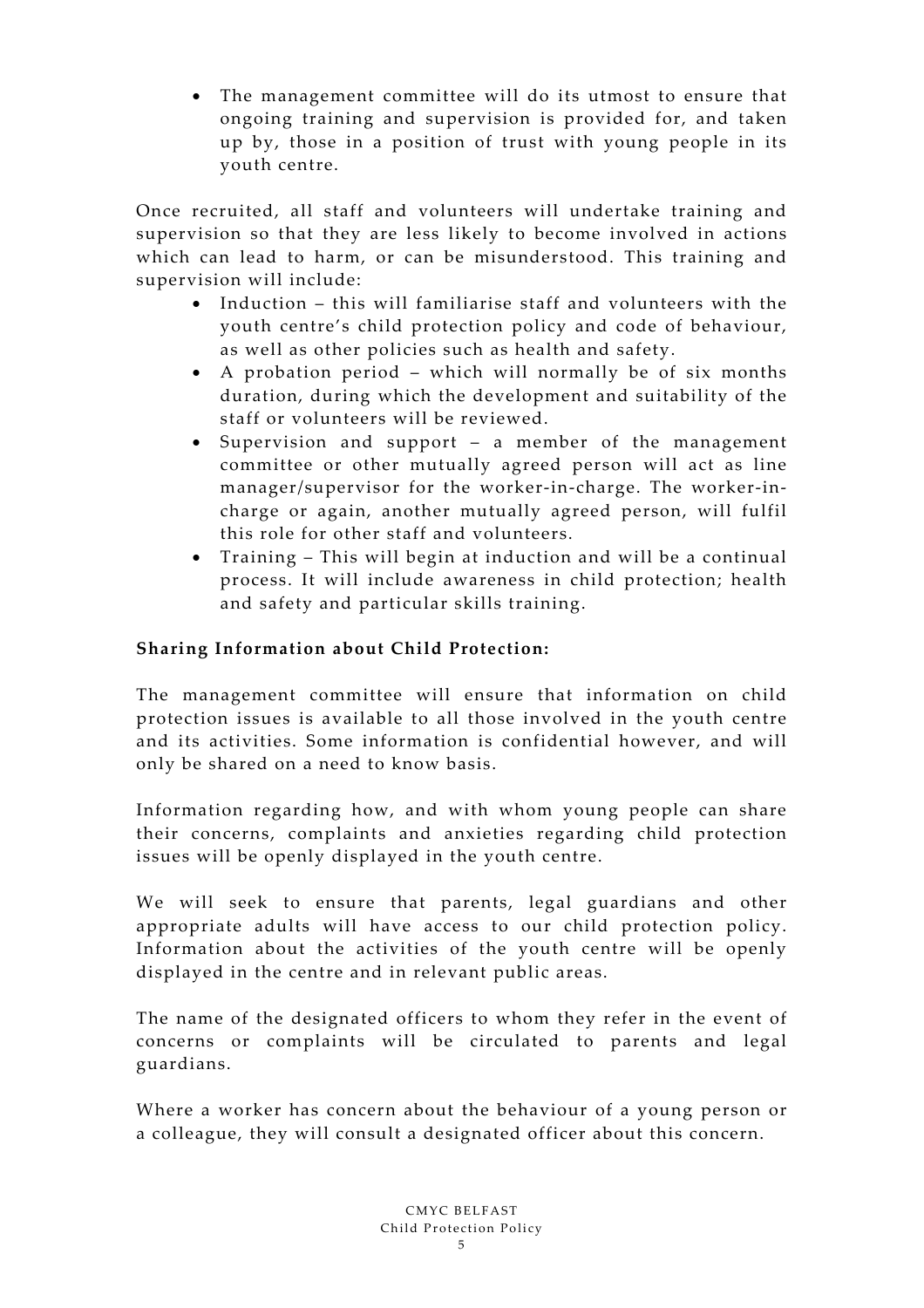The management committee, in consultation with the worker-in-charge will decide upon the most appropriate manner for the distribution of such policies and information.

#### **Reporting of Suspected Abuse:**

When a young person discloses to a youth worker that they have been abused, or the youth worker suspects an incident of abuse, the worker must not initiate an investigation. Investigations of cases of abuse must be left to social services.

An incident book will be kept for recording matters of concern. A worker will verbally inform the worker-in-charge of suspicions. The worker-in-charge will immediately notify the designated officer on the management committee and will record such concern. A strict written record will be kept in all cases. (See form later in this section for recording allegations or suspicions of abuse). This written record will be kept by a designated officer and will not be available to any other worker or member of the management committee. Information from records must only be given on request to those who have statutory responsibility (HSS trust, the police or the NSPCC) for the protection of children.

The designated officer will contact the Gateway team and follow their instructions.

Where the management committee suspect a member of staff or volunteer of abuse they must, through the designated officer inform Social Services, who will instigate child protection procedures. The management committee will also consider the instigation of disciplinary procedures.

#### **Indemnity:**

The youth centre will secure appropriate indemnity cover to protect themselves against the outcomes of any legal action taken against them. This is particularly relevant with the introduction of the Children's (Northern Ireland) Order 1995 (Part 5; Section 66; Clause 11) which highlights the responsibility of voluntary agencies working in such settings.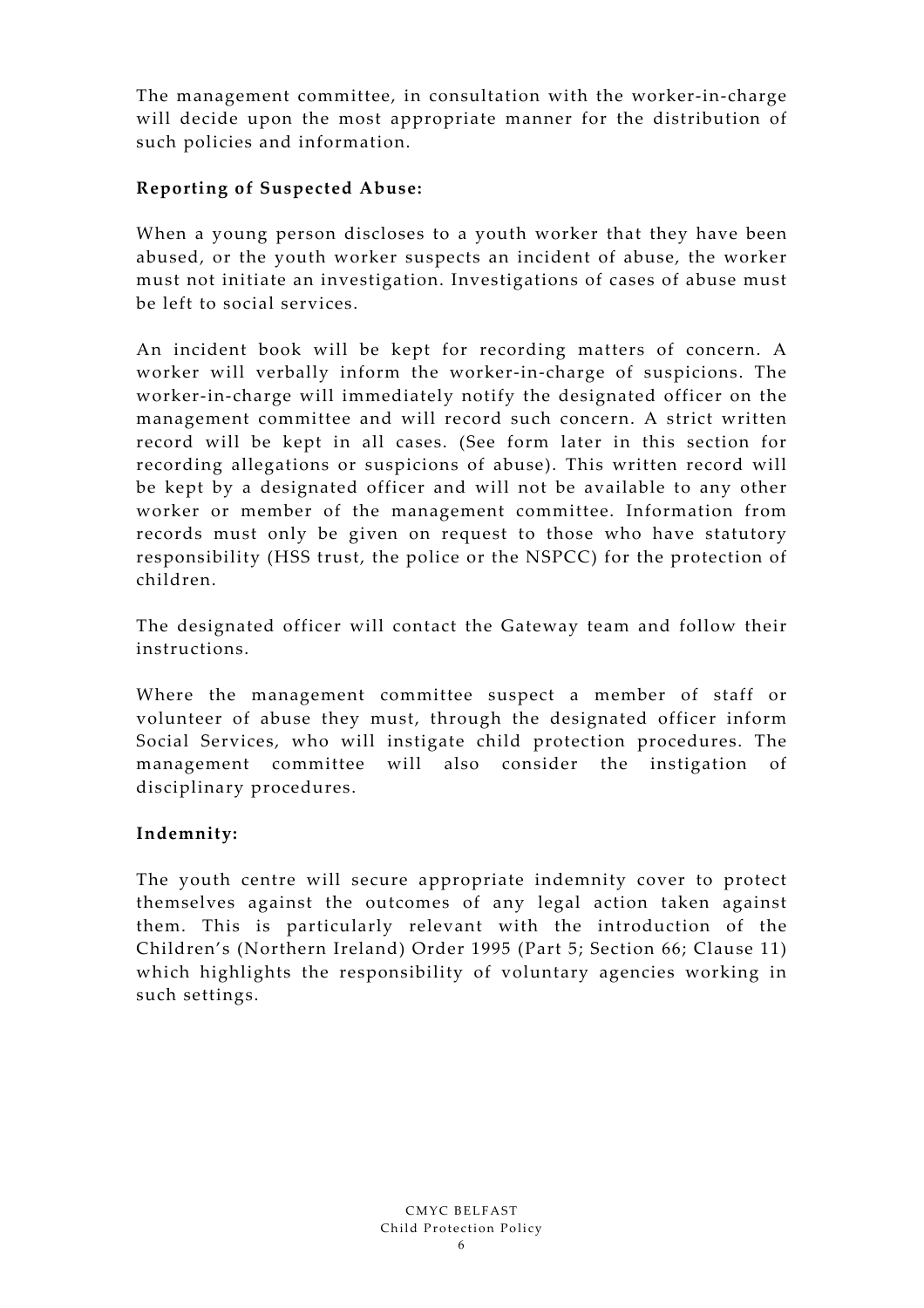#### **Code of Behaviour for Staff and Volunteers:**

Children and young people will at all times be treated with courtesy, respect and dignity.

Staff and volunteers will not spend excessive amounts of time alone with children and young people, away from others. Meetings with children and young people will take place as openly as possible. If privacy is needed, the door will be left open and other staff or volunteers will be informed of the meeting. Care will be taken not to show favouritism.

Staff and volunteers are advised not to make unnecessary physical contact with children and young people. However, there may be occasions when physical contact is unavoidable, such as providing comfort or reassurance for a distressed child, or physical support, for example, in contact sports such as gymnastics. In all cases, physical contact should only take place with the consent of the child or young person.

It is normally not permissible to take children alone in a car or journey, however short. Where this is unavoidable, it will be undertaken with the full knowledge and consent of the parents, and either the workerin-charge or a member of the management committee.

Staff and volunteers will not meet with children outside organised activities, unless it is with the full knowledge and consent of parents, and the chairperson of the management committee.

There will be an adequate ratio of staff to young people at all times. Staff and volunteers will not work alone with children and young people.

Inappropriate language or sexually suggestive comments will not be permitted at any time by staff, volunteers or young people.

Workers who are involved in relationships with other workers should ensure that their personal relationships do not affect their leadership role in the youth centre.

Staff and volunteers should never engage in sexually provocative or rough physical games, including horseplay – apart from structured sports activities.

Staff and volunteers will not undertake tasks of a personal nature with or for children and young people except in cases of medical emergency when the welfare of the child or young person depends upon it.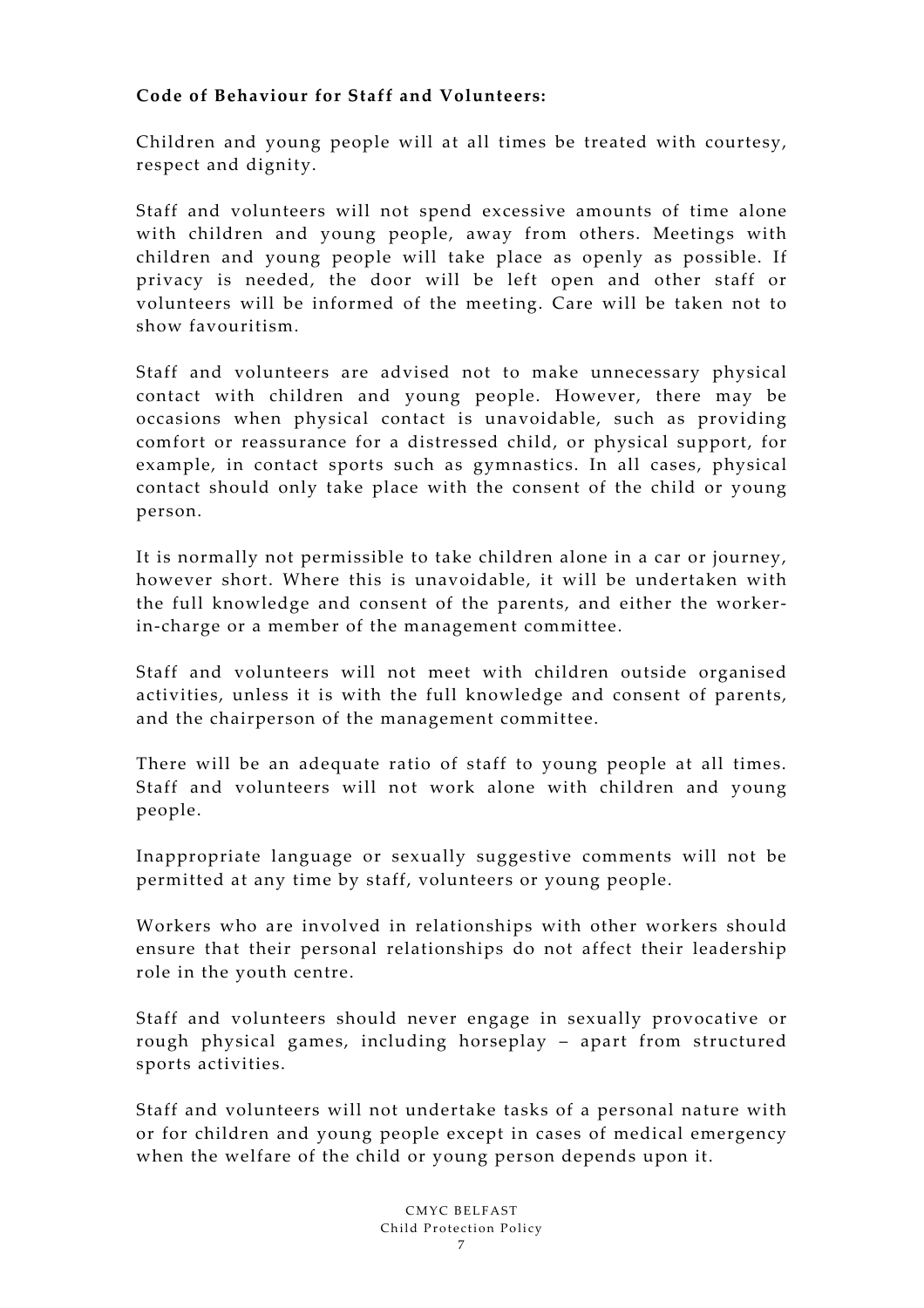All allegations, concerns or complaints will be followed through on in a timely and efficient manner.

There will be a clearly designated person within the youth centre with whom children and young people can speak about their experience and raise any concerns should they arise.

Staff and volunteers will not consume alcohol or smoke while having responsibility for or in the presence of children and young people.

When young people are being transported to other venues using taxis a staff member must leave in the first taxi with young people and the last taxi, if only 1 member of staff is going with the group, they must leave in the first taxi. On the return journey a staff member must leave in the first and last taxi, if only 1 member of staff they must leave in the last taxi and contact the youth centre to say that young people are on their way back.

#### **Good Practice in Listening to Children Disclosing Abuse:**

Always listen to the child rather than question them directly.

Offer reassurance without making promises, and take what the child says seriously.

Children may be frightened by the threat of violence to themselves or other members of their family, or of being taken away from, or of breaking up their family. Youth workers should reassure young people who disclose in these situations that by doing so they are protecting themselves and possibly other children and young people from further abuse.

Never stop a child who is freely recalling significant events. Do not overreact.

Explain what you have to do and whom you have to tell.

Do not question or interrogate the child.

Record the discussion accurately, as soon as possible after the event, even if it is information you do not understand fully, or like writing down. This is of vital importance.

Contact the designated person within the staff team/management committee. The designated person may then discuss the concern/suspicion with Social Services, and, if appropriate, make a direct contact.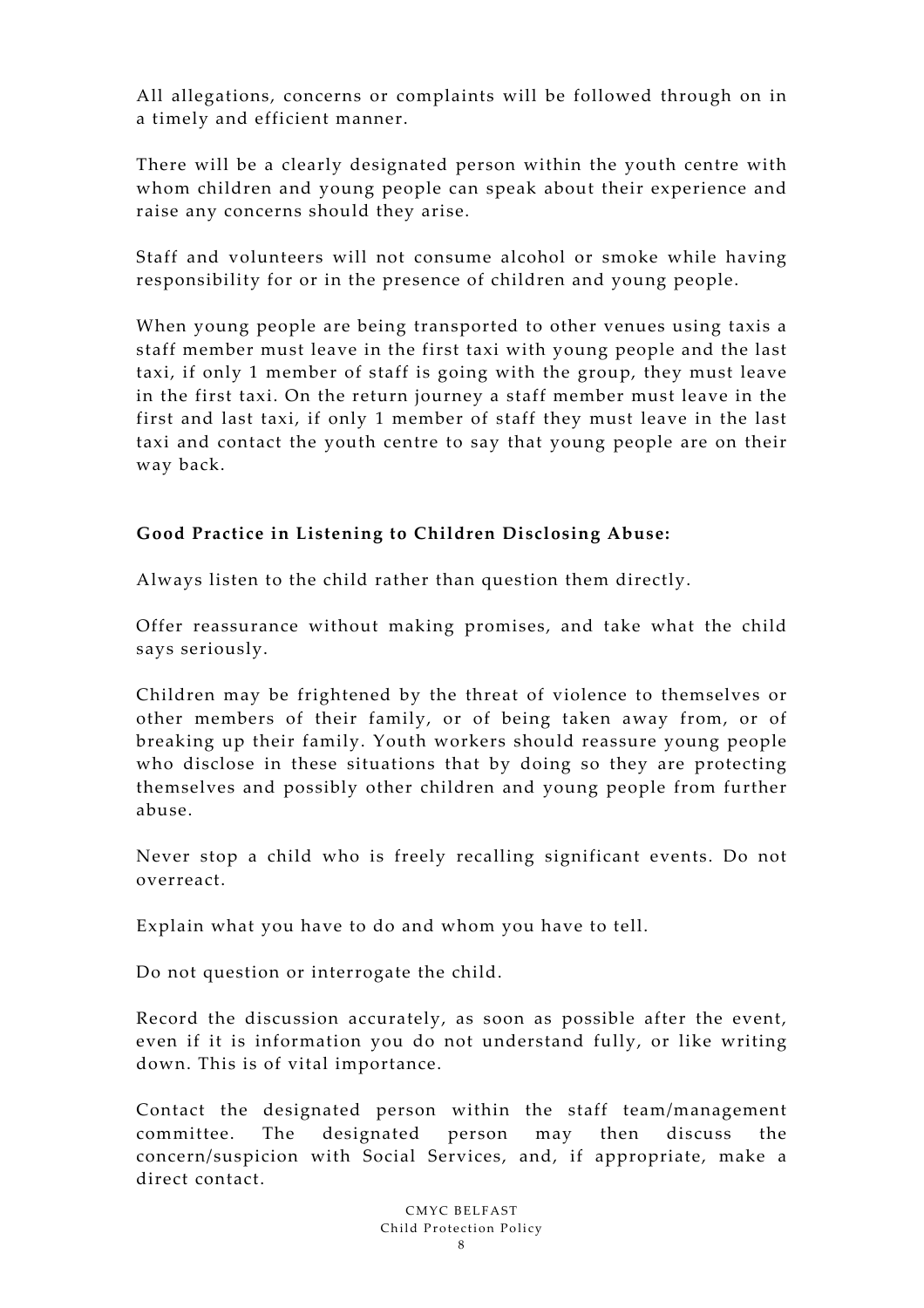Make direct contact with Social Services if the designated person is not available, or it is inappropriate to approach them.

Record any discussions or actions within 24 hours.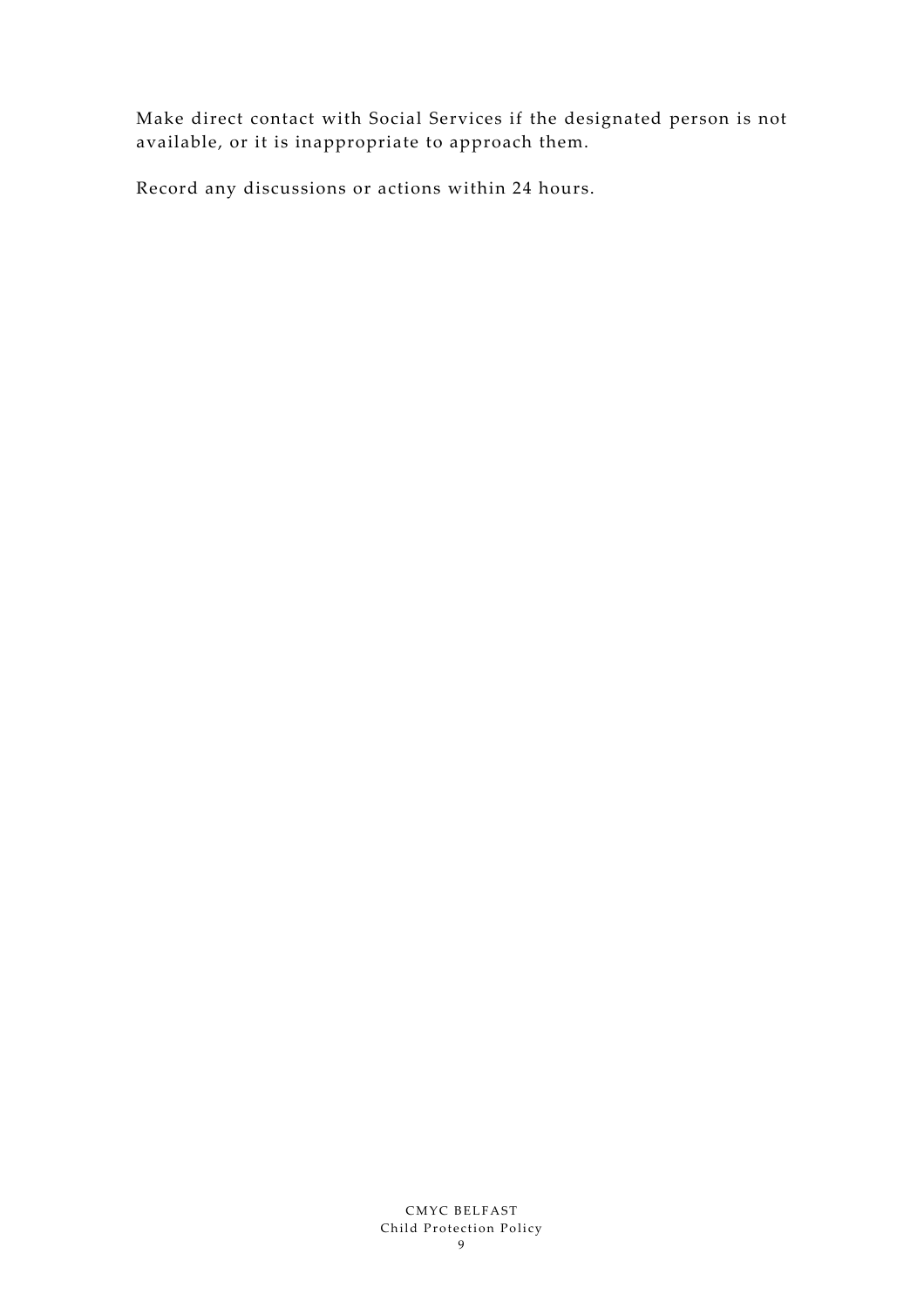Action to be taken in cases of suspected child abuse:

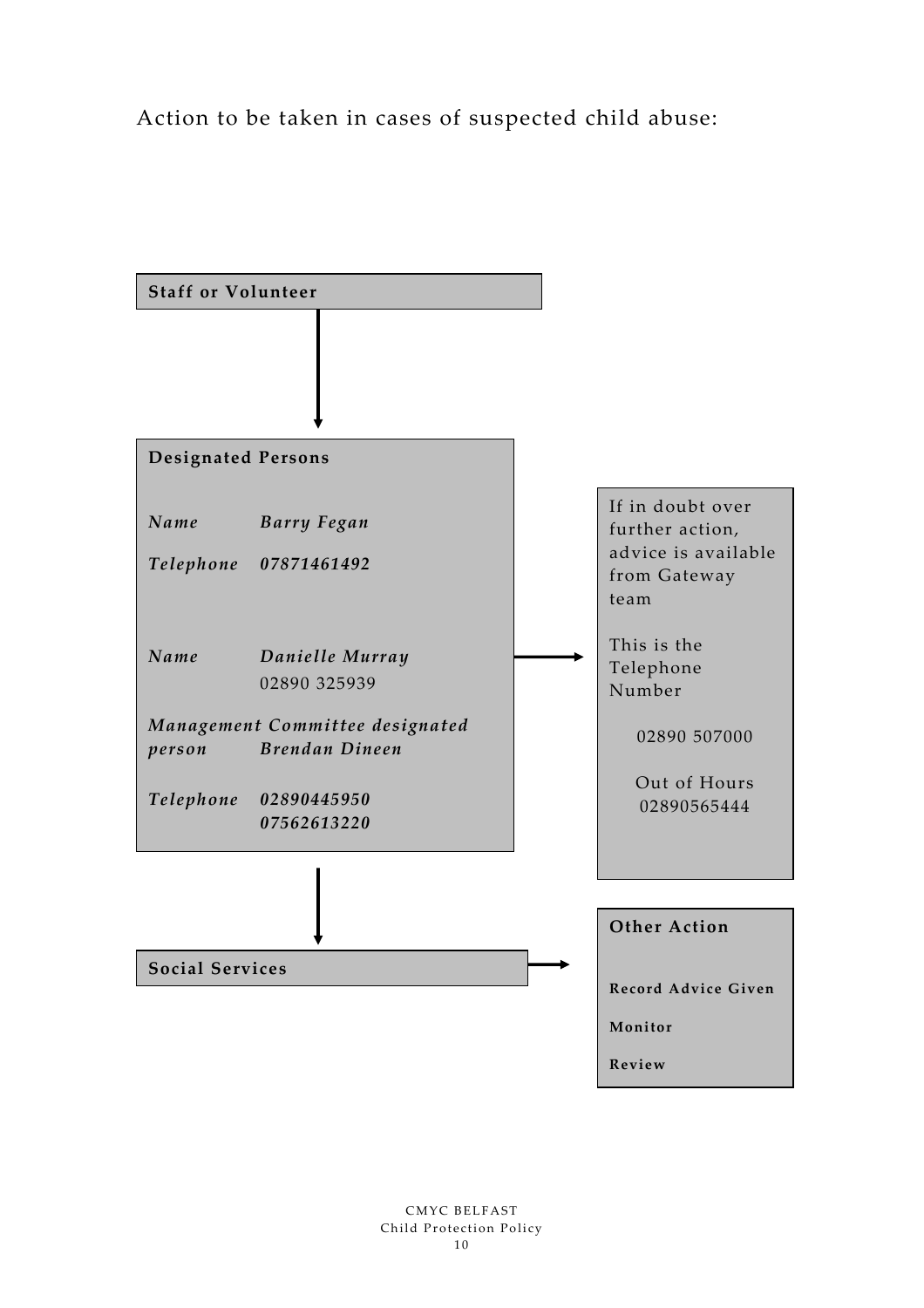### Record of Allegations or Suspicion of Abuse Form

#### **Recording Allegations or Suspicion of Abuse**

In any case where an allegation is made or concerns are present a record must be taken. This will only be kept by the designated officer. Copies will not be kept by any other worker or committee member. The following issues must be addressed in the keeping of such a record, either on this form or other written record.

| Name of Child of Young Person:                                                                           |  |
|----------------------------------------------------------------------------------------------------------|--|
| Age:                                                                                                     |  |
| Parent's Name:                                                                                           |  |
| Home Address:                                                                                            |  |
| Telephone:                                                                                               |  |
| Is the person making this record expressing their own concerns, or<br>passing on those of somebody else? |  |
| What has prompted these concerns? Include dates and times of specific<br>incidents if possible           |  |
| Any physical signs? Behaviour signs? Indirect signs?                                                     |  |
| Has the young person been spoken to? If so, what was said?                                               |  |
| Have the parents been contacted? If so, what was said?                                                   |  |
| Has anyone been alleged to be the abuser? If so, record details.                                         |  |
| Has anyone else been consulted? If so, record details.                                                   |  |